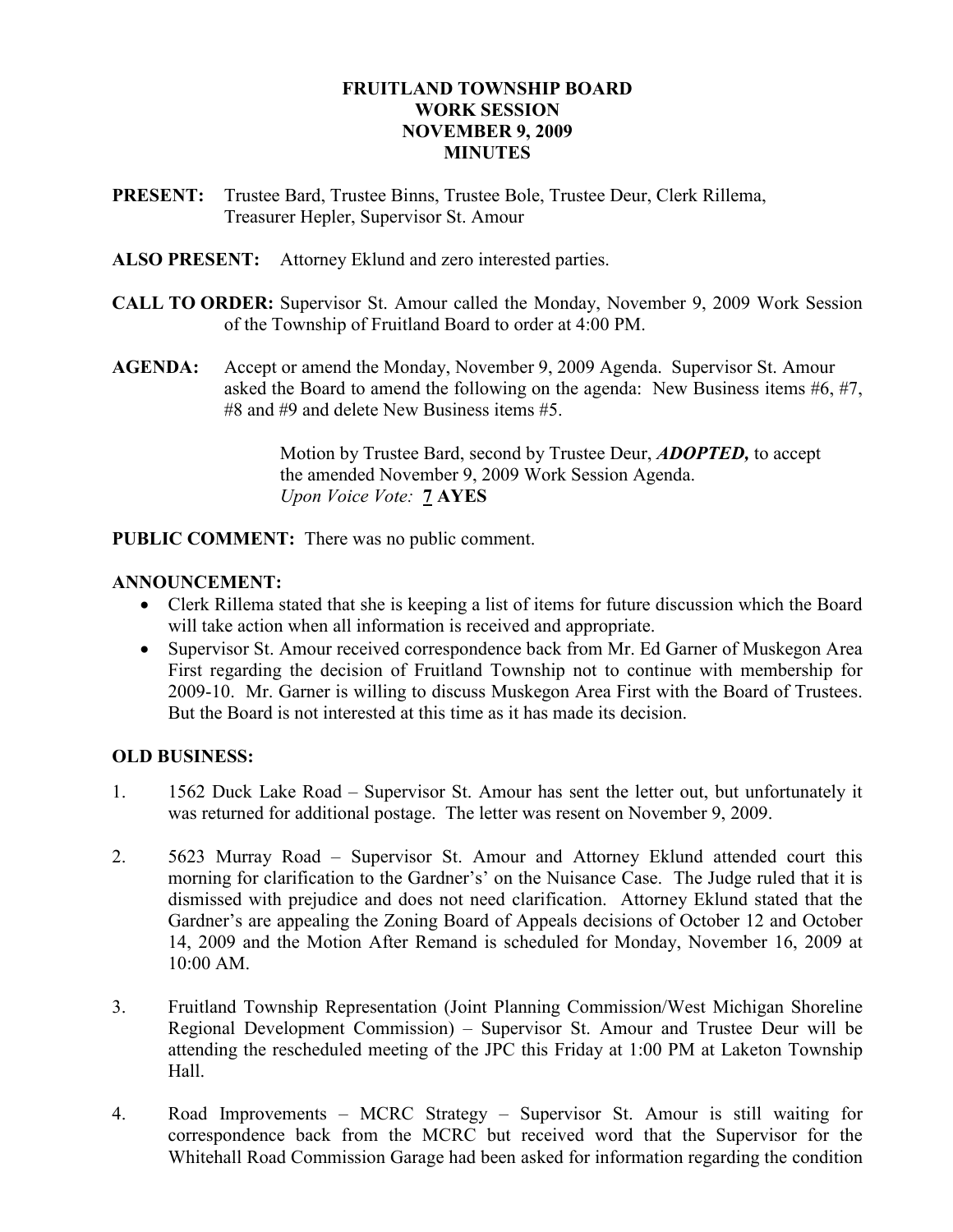### FRUITLAND TOWNSHIP NOVEMBER 9, 2009 WORK SESSION MINUTES

 of several roads in Fruitland Township. Supervisor St. Amour will inform the Board when information is received.

- 5. 2745 Lorenson Road Attorney Eklund received word from that the pending case between Hitsman vs. Cooper was dismissed. Attorney Eklund wrote a letter to both Debra Cooper and Jack Hitsman requesting what their plans are for the property before filing another motion to Judge Graves.
- 6. McMillan Road End Pledges Supervisor St. Amour has informed the Citizen's Advisory McMillan Road End Committee to proceed with seeking pledges to enhance the road end and has advised them of the status of the court case in Ganges Township. Supervisor St. Amour received an inquiry from a neighboring parcel to the road end regarding dead branches overhanging their home from trees on the road end. Attorney Eklund stated that the neighbor has the right to trim those branches and it should not be at the expense of the township. Attorney Eklund will send written communication to Supervisor St. Amour with his opinion.
- 7. 3350 Bard Road Supervisor St. Amour stated that the court case is scheduled for December 2, 2009 and it appears that no additional cleanup has taken place at the property. Supervisor St. Amour stated that Building Official DeBrot inspected the home on this property and did not deem it to be an unsafe structure.
- 8. Community Building (Ramp Tree Service) Supervisor St. Amour stated that the ramp is nearing completion by DeRose Builders. There is a large tree limb hanging over the building that is dead. He consulted with the insurance carrier but no coverage for preventative measures is covered. Supervisor St. Amour has received one bid for the limb removal but will be seeking additional. Supervisor St. Amour will prepare a motion for the Monday Regular meeting to remove the limb.
- 9. White Lake Fire Authority Dry Hydrants/Cistern/Lease/Fire Code Supervisor St. Amour stated that he has received no word on the dry hydrants grant acceptance. This cistern is still on hold due to circumstances. Trustee Bole presented the revised lease agreement and proposed rent increase for 2010 to the WLFA and no action was taken. An appeal to both the White Lake Fire Authority and Fruitland Township Board of Trustees has been received from Jerry Henning regarding the "Stop Work Order" issued at the Marcus Dunes Subdivision. The White Lake Fire Authority has scheduled an appeal hearing on Thursday, November 12, 2009. Supervisor St. Amour will advise the Board of Trustees the ruling at the Monday Regular Meeting on November 16, 2009.
- 10. Parks & Recreation Supervisor St. Amour stated that a joint meeting with the Board of Trustees and Parks & Recreation Commission is scheduled for tomorrow, November 10, 2009. An agenda has been prepared on various topics of discussion. Trustee Deur has worked with staff member Ericka DeCair to incorporate the Board of Trustee's changes and/or additions to the Parks & Recreation Master Plan and that will be presented to them at the joint meeting.
- 12. 5601 South Shore Drive Treasurer Hepler along with Supervisor St. Amour and Attorney Eklund attended the sentencing of Mr. Kruse for the dog shooting incident and reported that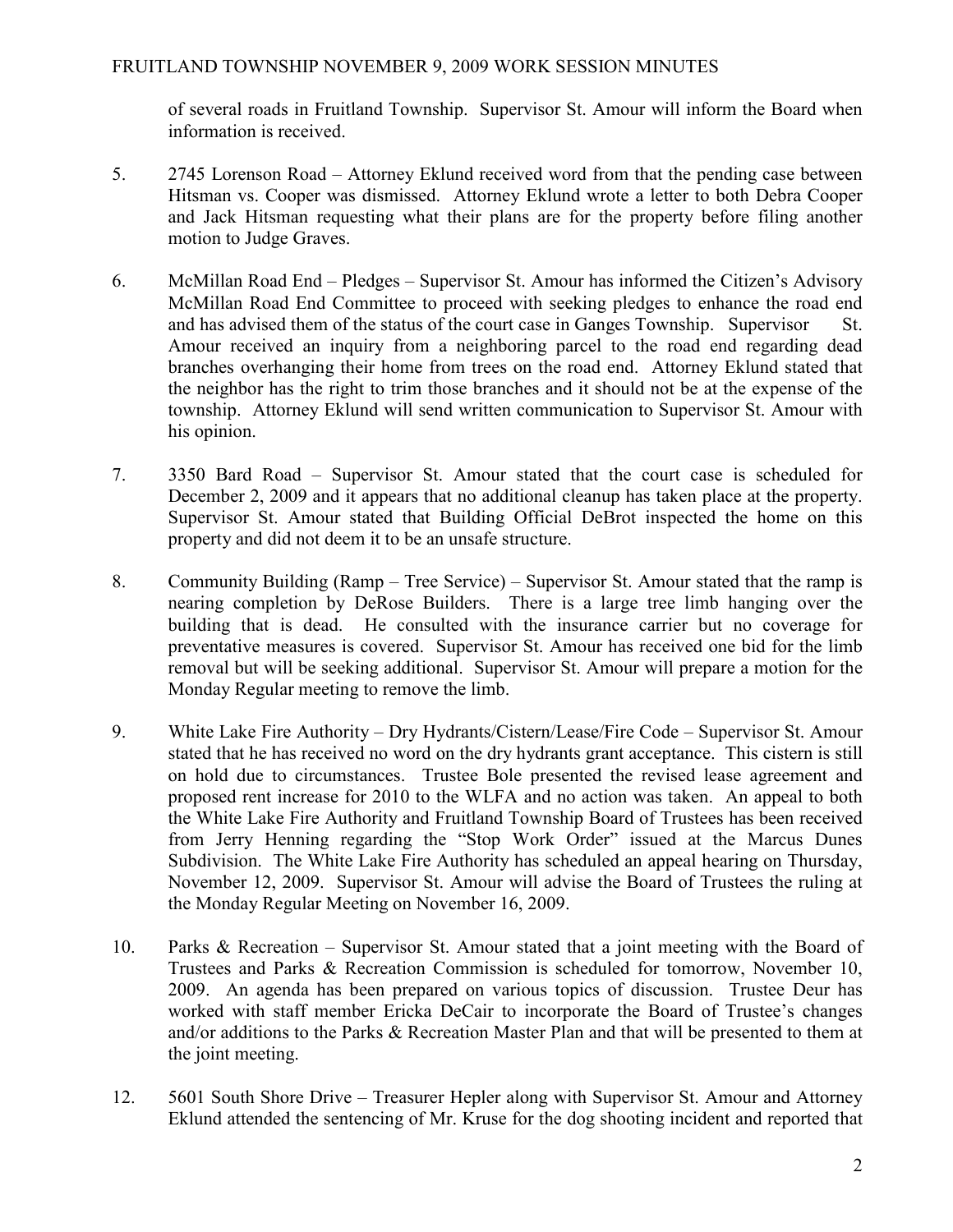he was sentenced to seven months in jail, 200 hours of community service, restitution, attend anger management class and five years probation.

- 13. Condemnation Hearings Supervisor St. Amour stated that the next scheduled hearing date for parcel number 6106-245-003-0003-00 (6168 & 6188 Murray Road) is on Thursday, November 12, 2009 at which time the bank will inform Hearing Officer Duncan of its plans. Supervisor St. Amour also stated that four homes on Nord Road will also be forthcoming as potential condemnations. No date has been scheduled with the Hearing Officer Duncan at this time for those homes on Nord Road.
- 14. Township Property Hunting Trustee Deur reported that he had received a quote for the additional \$3 million liability coverage (currently at \$2 million) which would be an approximately \$3500.00 for the balance of the premium year. Supervisor St. Amour has received numerous complaints regarding unsafe hunting practices and resident's questioning if hunting is permitted on Township property. Clerk Rillema along with Supervisor St. Amour will continue to gather information for Monday's Regular Meeting.
- 15. Adopt-A-Road Program Supervisor St. Amour will seek interest of interested residents by an article in the enews. Treasurer Hepler agreed to oversee this program if enough interest is gained.
- 16. 2009-10 Budget Amendments Clerk Rillema and Treasurer Hepler prepared a listing of budget amendments for both revenue and disbursements through October 31, 2009. A motion will be prepared for the Monday Regular Meeting to accept these amendments.
- 17. Marcus Dunes Development Appeal Supervisor St. Amour stated that the White Lake Fire Authority has an appeal scheduled for Thursday, November 12, 2009. Supervisor St. Amour will present the WLFA's appeals decision at the Monday Regular Meeting.
- 18. Private Road Agreement Attorney Eklund stated that signing the agreement would be in the best interest of the Township. It involves property owned by the Township on Scenic Drive that adjoins Nestrom Road. This agreement would not allow the extension of Nestrom Road to be connected to Scenic Drive. A motion will be prepared for Monday's Regular Meeting.

## NEW BUSINESS:

- 1. Over-Eaters Anonymous Supervisor St. Amour received a phone call from a resident requesting permission to use the Township Hall for Over-Eaters Anonymous. The Board agreed that use of the Township Hall at this time for non-township business would set a precedent for any/all outside organizations to use the Township Hall for free, and would be in conflict with our charging rent for the Community Building for its use.
- 2. Friends of Fruitland Township Supervisor St. Amour stated that because State laws for Township's are very restrictive on what can be spent on employees and others associated with the Township, no tax dollars are allowed to pay for anything recognizing people's efforts. A possible solution to recognize staff and committee members would be to establish a group called Friends of Fruitland Township. Both Supervisor St. Amour and Clerk